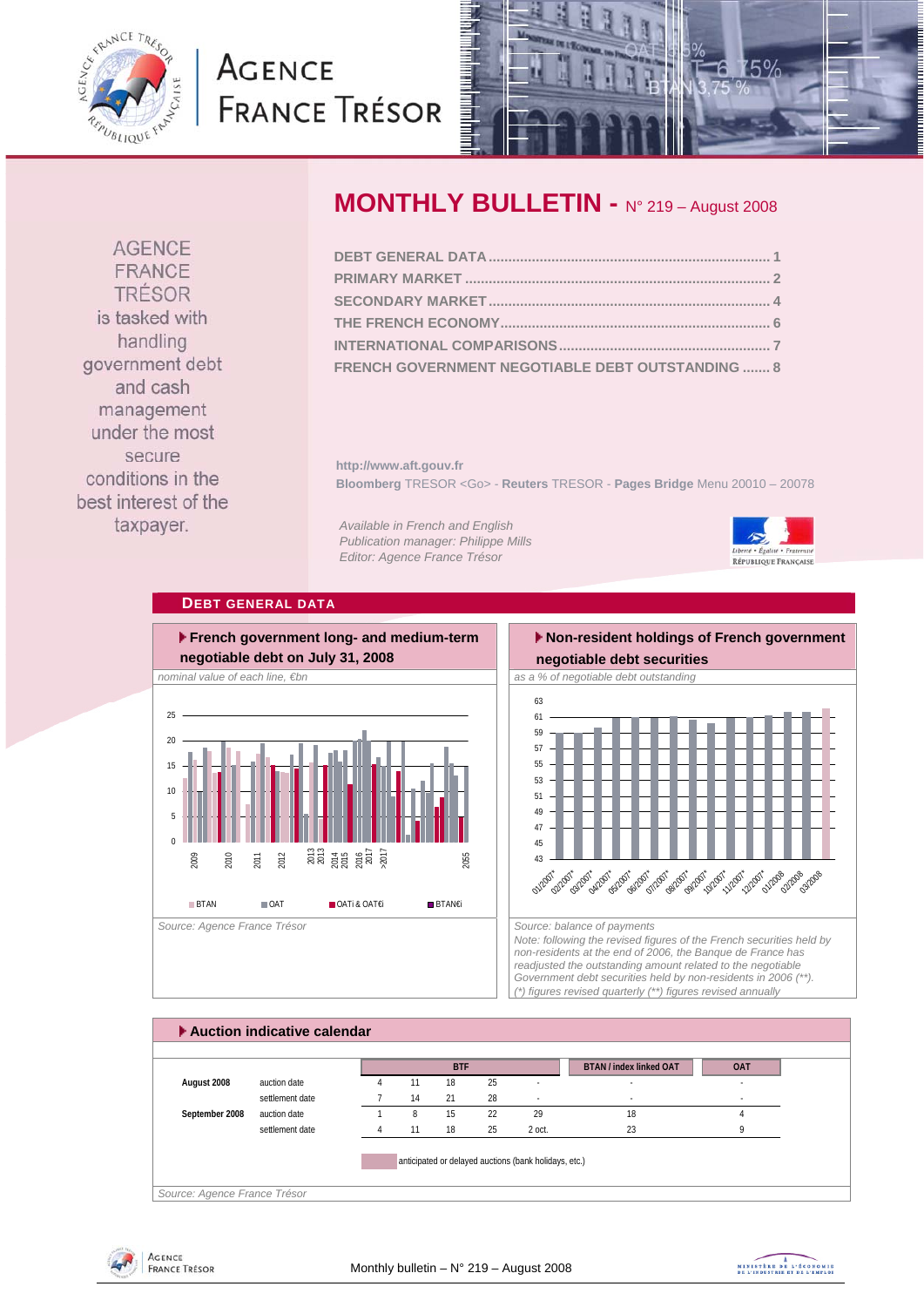# <span id="page-1-0"></span>00.00.0

#### **PRIMARY MARKET**



00.00.07

#### **OATs and BTANs issues and cumulative total on July 31, 2008**



*Source: Agence France Trésor* 

#### **OATs and BTANs: indicative repayment schedule on July 31, 2008**





MINISTRE DE L'ÉCONOMIE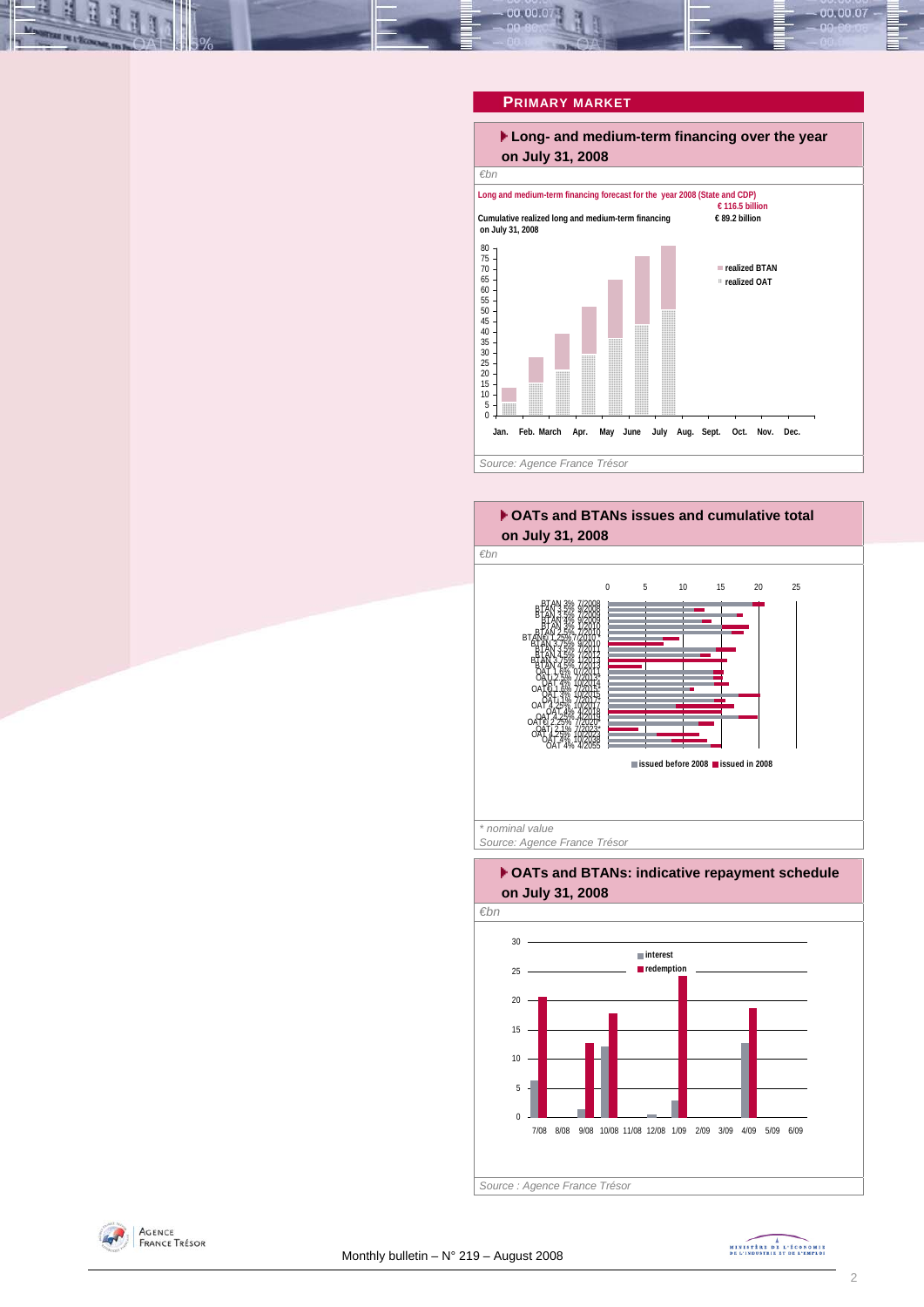#### **OAT and BTAN auctions – July 2008**

#### *€m*

**REAL PROPERTY** 

|                               | OAT 10 years | OAT 11 years        | OAT 15 years | <b>BTAN 4 years</b> | <b>BTAN 5 years</b> | OATi 9 years            | OAT€i 7 years |
|-------------------------------|--------------|---------------------|--------------|---------------------|---------------------|-------------------------|---------------|
|                               | 4/25/2018    | 4/25/2019           | 10/25/2023   | 7/12/2012           | 7/12/2013           | 7/25/2017               | 7/25/2015     |
|                               | 4,00%        | 4,25%               | 4,25%        | 4,50%               | 4,50%               | 1,00%                   | 1,60%         |
| Auction date                  | 7/3/2008     | 7/3/2008            | 7/3/2008     | 7/17/2008           | 7/17/2008           | 7/17/2008               | 7/17/2008     |
| Settlement date               | 7/8/2008     | 7/8/2008            | 7/8/2008     | 7/22/2008           | 7/22/2008           | 7/22/2008               | 7/22/2008     |
| Amount announced              |              | $< 5.000 - 5.500 >$ |              |                     | $< 5,200 - 5,700 >$ | $<$ 1,000 $-$ 1,500 $>$ |               |
| Bid amount                    | 5,648        | 3,225               | 3,155        | 3,590               | 6,205               | 1,615                   | 1,745         |
| Amount served                 | 2,723        | 0,710               | 1,945        | 1,295               | 4,405               | 0,795                   | 0,525         |
| of which: NCTs before auction | 0            | 0                   | 0            | 0                   | 0                   | 0                       | 0             |
| NCTs after auction            | 0,695        | 0,073               | 0,049        | 0,000               | 0,000               | 0,000                   | 0,000         |
| <b>Total issued amount</b>    | 3.418        | 0,783               | 1.994        | 1,295               | 4,405               | 0.795                   | 0,525         |
| Bid-to-cover ratio            | 2.07         | 4,54                | 1.62         | 2.77                | 1.41                | 2.03                    | 3,32          |
| Weighted average price        | 93,45%       | 94,86%              | 92,06%       | 99,70%              | 99,51%              | 90,25%                  | 97,28%        |
| Yield to maturity             | 4,85%        | 4,87%               | 5,00%        | 4,58%               | 4,61%               | 2,20%                   | 2,02%         |
| Indexation coefficient*       | $\sim$       | $\sim$              | $\sim$       | $\sim$              |                     | 1,06401                 | 1,10060       |
| as of the settlement date     |              |                     |              |                     |                     |                         |               |
|                               |              |                     |              |                     |                     |                         |               |
|                               |              |                     |              |                     |                     |                         |               |
|                               |              |                     |              |                     |                     |                         |               |
| Source: Agence France Trésor  |              |                     |              |                     |                     |                         |               |

 $00.00.0$ 

| $\blacktriangleright$ BTF auctions - July 2008 |            |            |            |            |            |            |            |             |
|------------------------------------------------|------------|------------|------------|------------|------------|------------|------------|-------------|
| $\epsilon$ m                                   |            |            |            |            |            |            |            |             |
|                                                |            |            |            |            |            |            |            |             |
|                                                | <b>BTF</b> | <b>BTF</b> | <b>BTF</b> | <b>BTF</b> | <b>BTF</b> | <b>BTF</b> | <b>BTF</b> | <b>BTAN</b> |
|                                                | short term | 1 month    | 2 month    | 2 month    | 3 month    | 6 month    | 1 year     | 1 year      |
| <b>Auction date</b>                            |            |            |            |            | 7/7/2008   | 7/7/2008   | 7/7/2008   |             |
| Settlement date                                |            |            |            |            | 7/10/2008  | 7/10/2008  | 7/10/2008  |             |
| Maturity                                       |            |            |            |            | 10/2/2008  | 1/29/2009  | 7/2/2009   |             |
| <b>Total issued amount</b>                     |            |            |            |            | 2,195      | 1,524      | 2,036      |             |
| Weighted average rate                          |            |            |            |            | 4.292%     | 4.412%     | 4.510%     |             |
| <b>Auction date</b>                            |            |            | 7/15/2008  |            | 7/15/2008  |            | 7/15/2008  |             |
| Settlement date                                |            |            | 7/17/2008  |            | 7/17/2008  |            | 7/17/2008  |             |
| Maturity                                       |            |            | 9/11/2008  |            | 10/16/2008 |            | 7/2/2009   |             |
| <b>Total issued amount</b>                     |            |            | 2,056      |            | 2,762      |            | 1,614      |             |
| Weighted average rate                          |            |            | 4.280%     |            | 4.305%     |            | 4.429%     |             |
| <b>Auction date</b>                            |            |            | 7/21/2008  | 7/21/2008  |            | 7/21/2008  |            | 7/21/2008   |
| Settlement date                                |            |            | 7/24/2008  | 7/24/2008  |            | 7/24/2008  |            | 7/24/2008   |
| Maturity                                       |            |            | 10/16/2008 | 10/23/2008 |            | 1/29/2009  |            | 7/12/2009   |
| <b>Total issued amount</b>                     |            |            | 2,595      | 1,066      |            | 2,117      |            | 0,801       |
| Weighted average rate                          |            |            | 4.320%     | 4.316      |            | 4.429%     |            | 98.966%     |
| <b>Auction date</b>                            |            |            | 7/28/2008  |            | 7/28/2008  |            | 7/28/2008  |             |
| Settlement date                                |            |            | 7/31/2008  |            | 7/31/2008  |            | 7/31/2008  |             |
| Maturity                                       |            |            | 9/25/2008  |            | 10/30/2008 |            | 7/30/2009  |             |
| <b>Total issued amount</b>                     |            |            | 2,123      |            | 2,710      |            | 2,252      |             |
| Weighted average rate                          |            |            | 4.307%     |            | 4.338%     |            | 4.488%     |             |

*Source: Agence France Trésor* 



 $-00.00.07$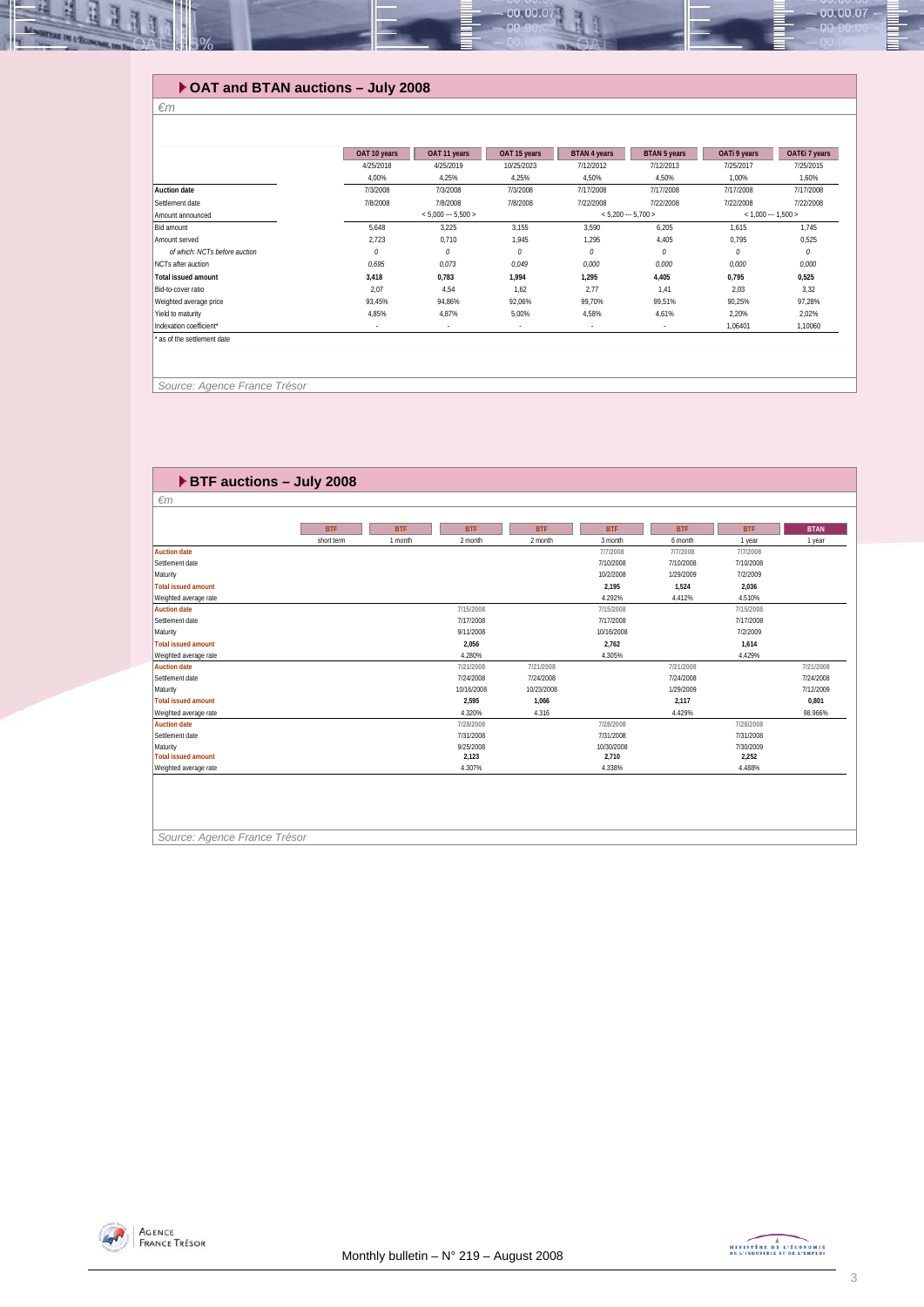<span id="page-3-0"></span>







*(1) difference between the yield of the OAT 4% April 2013 and the yield of the OATi 2.5% July 2013 (2) difference between the yield of the OAT 5% April 2012 and the yield of the OAT€i 3% July 2012 (3) difference between the yield of the OAT 5.5% April 2029 and the yield of the OATi 3.4% July 2029 (4) difference between the yield of the OAT 5.75% October 2032 and the yield of the OAT€i 3.15% July 2032* 

| ▶ Negotiable government debt and swaps  |          |          |          |         |          |         |         |             |             |
|-----------------------------------------|----------|----------|----------|---------|----------|---------|---------|-------------|-------------|
| $\varepsilon$ bn                        |          |          |          |         |          |         |         |             |             |
|                                         |          |          |          |         |          |         |         |             |             |
|                                         | end      | end      | end      | end     | end      | end     | end     | end of June | end of July |
|                                         | 2001     | 2002     | 2003     | 2004    | 2005     | 2006    | 2007    | 2008        | 2008        |
| Negotiable government debt              |          |          |          |         |          |         |         |             |             |
| outstanding                             | 653      | 717      | 788      | 833     | 877      | 877     | 921     | 976         | 975         |
| OAT                                     | 443      | 478      | 512      | 552     | 593      | 610     | 641     | 667         | 675         |
| <b>BTAN</b>                             | 158      | 151      | 167      | 184     | 189      | 200     | 202     | 210         | 196         |
| <b>BTF</b>                              | 52       | 88       | 109      | 97      | 95       | 66      | 78      | 99          | 103         |
| Swaps outstanding                       | 37       | 61       | 61       | 61      | 52       | 44      | 42      | 34          | 35          |
| Average maturity of the negotiable debt |          |          |          |         |          |         |         |             |             |
| before swaps                            | 6 years  | 5 years  | 5 years  | 6 years | 6 years  | 7 years | 7 years | 7 years     | 7 years     |
|                                         | 47 days  | 343 days | 297 days | 79 days | 267 days | 45 days | 51 days | 29 days     | 52 days     |
| after swaps                             | 5 years  | 5 years  | 5 years  | 6 years | 6 years  | 7 years | 7 years | 7 years     | 7 years     |
|                                         | 358 days | 266 days | 235 days | 33 days | 228 days | 16 days | 29 days | 10 days     | 34 days     |
|                                         |          |          |          |         |          |         |         |             |             |
|                                         |          |          |          |         |          |         |         |             |             |
| Source: Agence France Trésor            |          |          |          |         |          |         |         |             |             |



MINISTRE DE L'ÉCONOMIE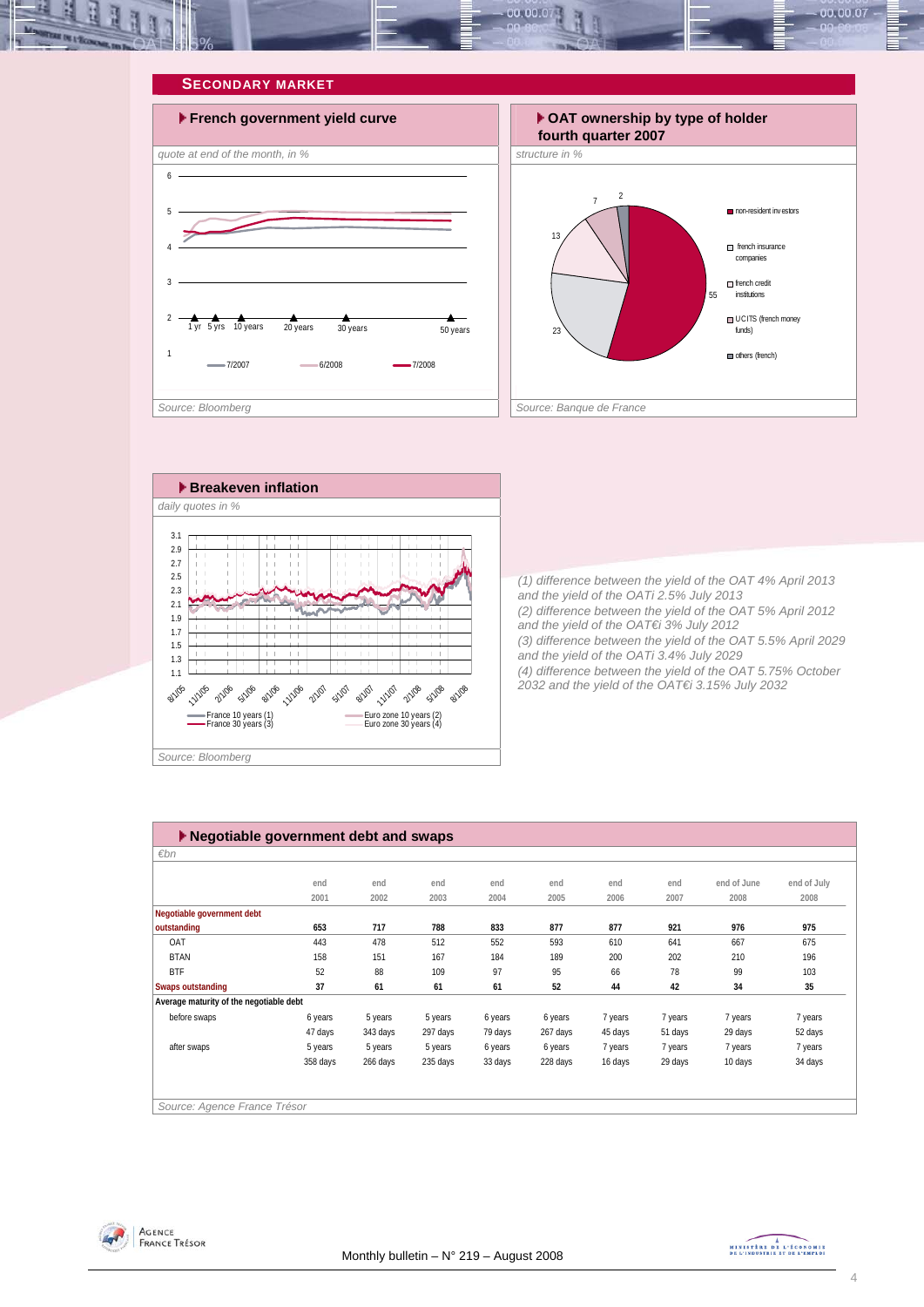

00.00.0







MINISTRE DE L'ÉCONOMIE

00.00.07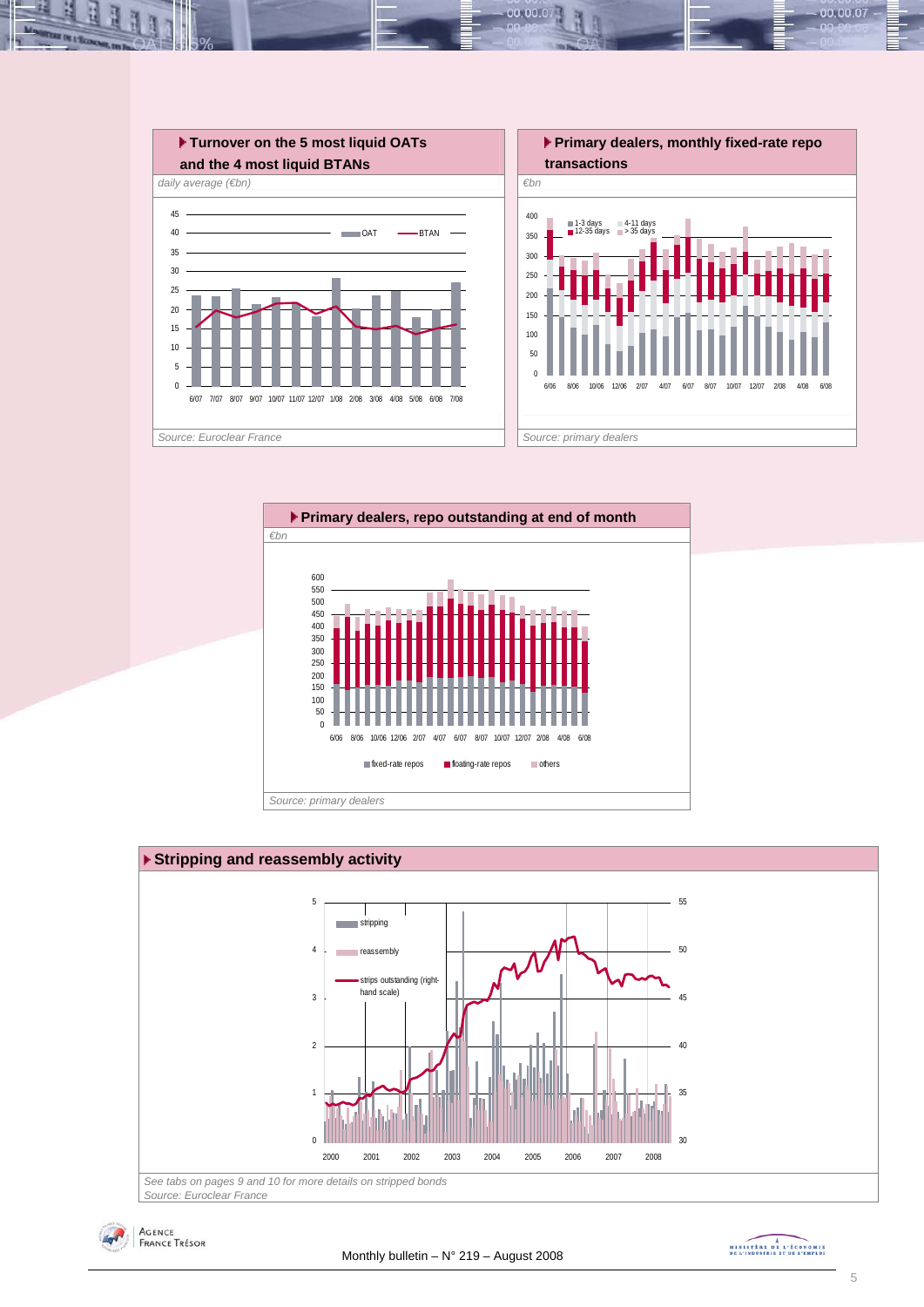<span id="page-5-0"></span>

#### **THE FRENCH ECONOMY**

| $\blacktriangleright$ Macro-economic forecast |      | $\blacktriangleright$ Recent economic indicators |                    |                                                                          |
|-----------------------------------------------|------|--------------------------------------------------|--------------------|--------------------------------------------------------------------------|
| Real growth rate as a %                       |      |                                                  |                    |                                                                          |
|                                               | 2007 | 2008                                             | 2009               | Industrial output*, year-on-year<br>Household consumption*, year-on-year |
| French GDP                                    | 1.9  | $< 1.7 - 2.0$                                    | $<1$ 3/4 - 2 1/4 > | Unemployment rate (ILO)                                                  |
| Furo zone GDP                                 | 2.6  | 1.8                                              | 1.9                | Consumer prices, year-on-year                                            |
| Household consumption                         | 2.0  | 2.1                                              | 2.4                | all items<br>all items excluding tobacco                                 |
| <b>Business investment</b>                    | 4.5  | 3.8                                              | 3.6                | Trade balance, fob-fob, sa                                               |
| <b>Exports</b>                                | 2.7  | 2.5                                              | 4.3                | ×<br>$\mathbf{a}$                                                        |
| Imports                                       | 4.1  | 2.7                                              | 4.1                | Current account balance, sa                                              |
| Consumer prices                               | 1.5  | 2.2                                              | 1.6                |                                                                          |
| (year-on-year)                                |      |                                                  |                    | 10-year constant maturity rate (TEC10)                                   |
|                                               |      |                                                  |                    | 3-month interest rate (Euribor)                                          |
|                                               |      |                                                  |                    | <b>FIID / IISD</b>                                                       |

| $\blacktriangleright$ Recent economic indicators |               |            |  |  |  |  |  |
|--------------------------------------------------|---------------|------------|--|--|--|--|--|
|                                                  |               |            |  |  |  |  |  |
| Industrial output*, year-on-year                 | $-1.6%$       | 6/2008     |  |  |  |  |  |
| Household consumption*, year-on-year             | 1.0%          | 6/2008     |  |  |  |  |  |
| Unemployment rate (ILO)                          | 7.2%          | 3/2008     |  |  |  |  |  |
| Consumer prices, year-on-year                    |               |            |  |  |  |  |  |
| all items                                        | 3.6%          | 7/2008     |  |  |  |  |  |
| all items excluding tobacco                      | 3.6%          | 7/2008     |  |  |  |  |  |
| Trade balance, fob-fob, sa                       | $-5.6$ FUR bn | 6/2008     |  |  |  |  |  |
| $\blacksquare$                                   | $-4.7$ FUR bn | 5/2008     |  |  |  |  |  |
| Current account balance, sa                      | $-4.4$ FUR bn | 6/2008     |  |  |  |  |  |
|                                                  | $-2.8$ FUR bn | 5/2008     |  |  |  |  |  |
| 10-year constant maturity rate (TEC10)           | 4.61%         | 07/31/2008 |  |  |  |  |  |
| 3-month interest rate (Euribor)                  | 4.968%        | 07/31/2008 |  |  |  |  |  |
| FUR/USD                                          | 1.5611        | 07/31/2008 |  |  |  |  |  |
| FUR / JPY                                        | 169.02        | 07/31/2008 |  |  |  |  |  |
|                                                  |               |            |  |  |  |  |  |

00.00.07

*Source: Ministry of the Economy, Industry and Employment* 





*Source: Insee, quarterly national accounts* 



|                    |          |          |          | end of June level |          |
|--------------------|----------|----------|----------|-------------------|----------|
|                    | 2005     | 2006     | 2006     | 2007              | 2008     |
| General budget     |          |          |          |                   |          |
| balance            | $-42.48$ | $-38.19$ | $-14.50$ | $-14.91$          | $-17.33$ |
| revenue            | 230.40   | 232.44   | 117.39   | 119.22            | 120.80   |
| expenditure        | 272.88   | 270.63   | 131.89   | 134.13            | 138.13   |
| Balance of special |          |          |          |                   |          |
| Treasury accounts  | 3.48     | $-0.21$  | $-12.33$ | $-15.64$          | $-15.48$ |
| General budget     |          |          |          |                   |          |
| outturn            | $-39.00$ | $-38.40$ | $-26.83$ | $-30.55$          | $-32.81$ |
|                    |          |          |          |                   |          |
|                    |          |          |          |                   |          |



*Source: according to Maastricht Treaty, Insee and Ministry of the Economy, Industry and Employment* 



Agence<br>France Trésor

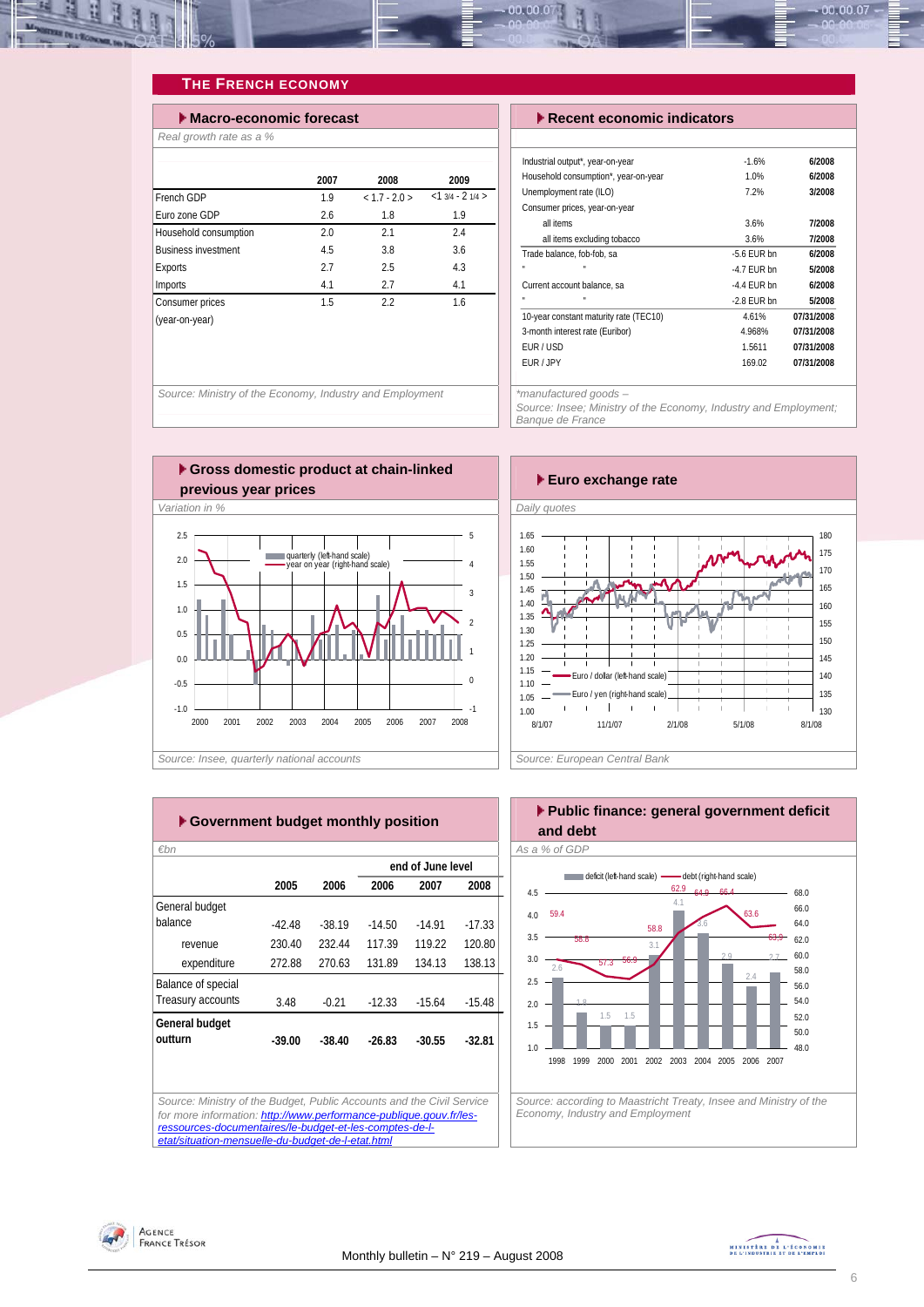<span id="page-6-0"></span>

|                                                                    | Timetable for the release of French economic indicators                                                                                                                                                                                                                                                                                                                                                                                                                                                      |                                                                                            |                                                                                                                                                                                                                                                                                                                                                                                                                                                                                                                                                                                                                                                                                          |  |  |  |  |
|--------------------------------------------------------------------|--------------------------------------------------------------------------------------------------------------------------------------------------------------------------------------------------------------------------------------------------------------------------------------------------------------------------------------------------------------------------------------------------------------------------------------------------------------------------------------------------------------|--------------------------------------------------------------------------------------------|------------------------------------------------------------------------------------------------------------------------------------------------------------------------------------------------------------------------------------------------------------------------------------------------------------------------------------------------------------------------------------------------------------------------------------------------------------------------------------------------------------------------------------------------------------------------------------------------------------------------------------------------------------------------------------------|--|--|--|--|
|                                                                    | August 2008                                                                                                                                                                                                                                                                                                                                                                                                                                                                                                  |                                                                                            | September 2008                                                                                                                                                                                                                                                                                                                                                                                                                                                                                                                                                                                                                                                                           |  |  |  |  |
| 7<br>8<br>11<br>12<br>12<br>14<br>14<br>26<br>26<br>28<br>28<br>29 | Gross foreign exchange reserves in July<br>Foreign trade in June<br>Central government budget: statement at end of June<br>Industrial output in June<br>Consumer prices: provisional index for July<br>Balance of payments in June<br>Payroll employment: provisional results Q2-2008<br>Wages: provisional statistics Q2-2008<br>New building starts in July<br>Sales of new dwelling units: Q2-2008<br>Industrial investments: July survey<br>Job seekers in July<br>Net foreign exchange reserves un July | 5<br>5<br>10<br>10<br>11<br>12<br>15<br>19<br>23<br>24<br>26<br>26<br>29<br>30<br>30<br>30 | Central government budget: statement at end of July<br>Gross foreign exchange reserves in August<br>Industrial output in July<br>Foreign trade in July<br>Payroll employment: final results Q2-2008<br>Consumer prices: index for August<br>Balance of payments in July<br>Wages: final statistics Q2-2008<br>Household consumption of manufactured goods in July/August<br>Industrial trends: monthly survey for September<br>Quarterly national accounts: final results Q2-2008<br>Household confidence survey: September survey<br>Job seekers in August<br>New building starts in August<br>Industrial producer prices: July/August index<br>Net foreign exchange reserves in August |  |  |  |  |
|                                                                    | Harmonized index of consumer prices - Eurozone (Eurostat)<br>Index for July: August 14<br>Index for August: September 16                                                                                                                                                                                                                                                                                                                                                                                     |                                                                                            |                                                                                                                                                                                                                                                                                                                                                                                                                                                                                                                                                                                                                                                                                          |  |  |  |  |
|                                                                    |                                                                                                                                                                                                                                                                                                                                                                                                                                                                                                              |                                                                                            |                                                                                                                                                                                                                                                                                                                                                                                                                                                                                                                                                                                                                                                                                          |  |  |  |  |

00.00.07







 $-00.00.07 -$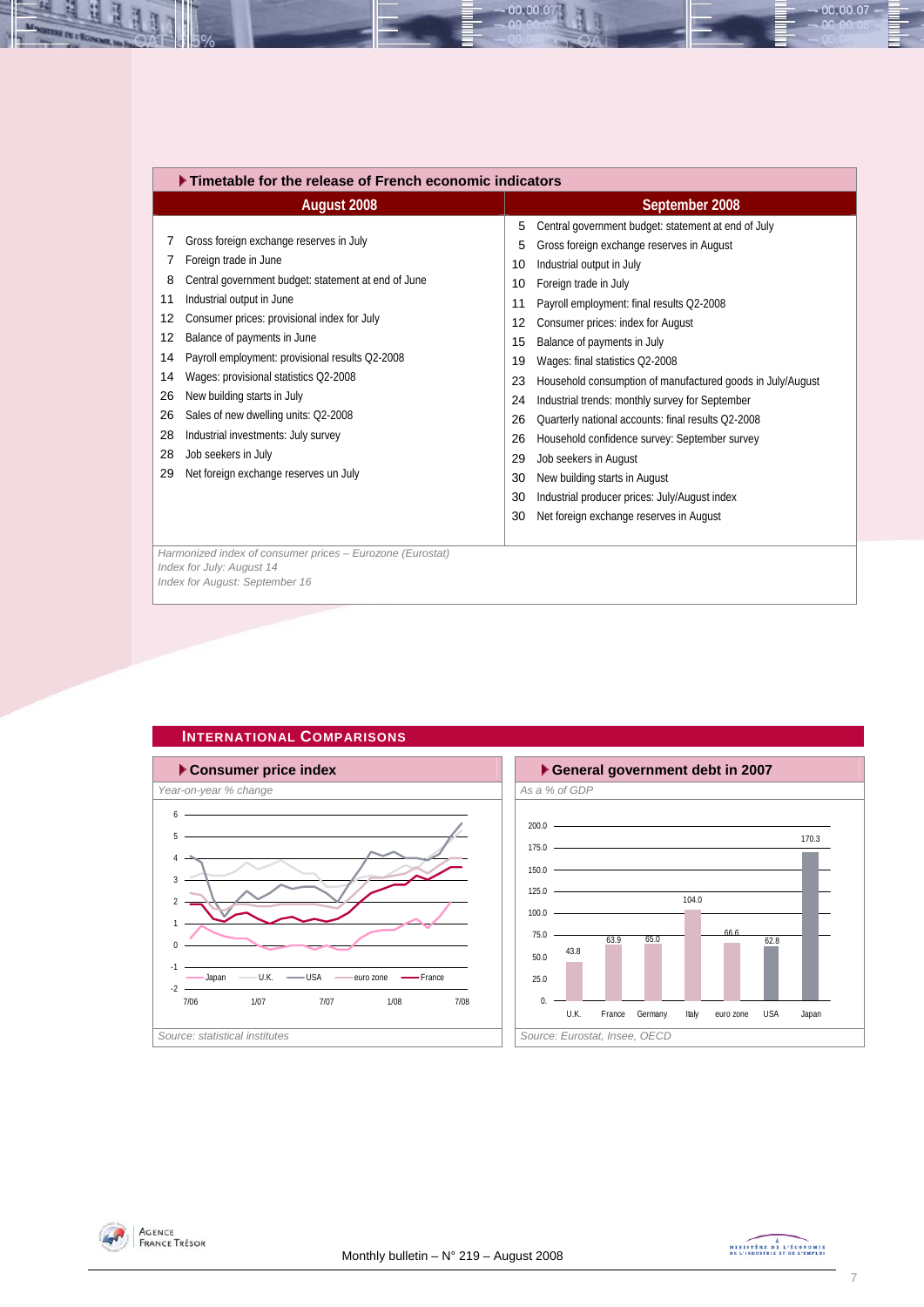#### **FRENCH GOVERNMENT NEGOTIABLE DEBT OUTSTANDING -** *DETTE NEGOCIABLE DE L'ETAT*

 $-00,00,07$ 

#### **OAT au 31 juillet 2008** */ fungible Treasury bonds at July 31, 2008*

| <b>CODE ISIN</b><br><b>Euroclear France</b> | Libellé de l'emprunt /<br>Bond                                                                                                                            | <b>Encours / Outstanding</b>         | Coefficient d'indexation / Valeur nominale/ démembre<br>indexation coefficient | face value       | /stripped     | <b>CODE ISIN</b><br>Euroclear France | Libellé de l'emprunt /<br>Bond | Encours / Outstanding                            | Coefficient d'indexation<br>/ indexation coefficient | Valeur nominale/ face value | démembré<br>/stripped |
|---------------------------------------------|-----------------------------------------------------------------------------------------------------------------------------------------------------------|--------------------------------------|--------------------------------------------------------------------------------|------------------|---------------|--------------------------------------|--------------------------------|--------------------------------------------------|------------------------------------------------------|-----------------------------|-----------------------|
|                                             | Échéance 2008                                                                                                                                             | 17 784 161 127                       |                                                                                |                  |               |                                      | Échéance 2018                  | 15 006 000 000                                   |                                                      |                             |                       |
| FR0000570665                                | OAT 8.5% 25 octobre 2008                                                                                                                                  | 17 784 161 127                       |                                                                                |                  | 3 794 220 000 | FR0010604983                         | OAT 4% 25 avril 2018           | 15 006 000 000                                   |                                                      |                             | 122 000 000           |
|                                             | Échéance 2009                                                                                                                                             | 64 672 616 082                       |                                                                                |                  |               |                                      | Échéance 2019                  | 28 707 941 765                                   |                                                      |                             |                       |
| FR0000570673V                               | OAT TEC10 25 janvier 2009                                                                                                                                 | 9 853 044 498                        |                                                                                |                  |               | FR0000189151                         | OAT 4,25% 25 avril 2019        | 19 848 000 000                                   |                                                      |                             | 208 090 000           |
| FR0000571432                                | OAT 4% 25 avril 2009                                                                                                                                      | 18 640 258 371                       |                                                                                |                  | 1160 490 000  | FR0000570921                         | OAT 8,5% 25 octobre 2019       | 8 844 392 893                                    |                                                      |                             | 3 905 290 000         |
| FR0000571424 I                              | OATi 3% 25 juillet 2009                                                                                                                                   | 16 335 176 175 (1)                   | 1,18273                                                                        | (13 811 416 109) |               | FR0000570954 C                       | ETAT 9,82% 31 décembre 2019    | 15 548 872 (2)                                   |                                                      | (6692154)                   |                       |
| FR0000186199                                | OAT 4% 25 octobre 2009<br>Échéance 2010                                                                                                                   | 19 844 137 038<br>31 162 742 970     |                                                                                |                  | 613 130 000   |                                      | Échéance 2020                  | 15 759 971 380                                   |                                                      |                             |                       |
| FR0000186603                                |                                                                                                                                                           |                                      |                                                                                |                  | 626 220 000   | FR00100505591                        | OAT€i 2,25% 25 juillet 2020    | 15 759 971 380 (1)                               | 1.12523                                              | (14 006 000 000)            |                       |
| FR0000187023                                | OAT 5,5% 25 avril 2010<br>OAT 5,5% 25 octobre 2010                                                                                                        | 15 311 719 352<br>15 851 023 618     |                                                                                |                  | 1 246 280 000 |                                      | Échéance 2021                  | 19 857 000 000                                   |                                                      |                             |                       |
|                                             |                                                                                                                                                           |                                      |                                                                                |                  |               | FR0010192997                         | OAT 3,75% 25 avril 2021        | 19 857 000 000                                   |                                                      |                             | 478 640 000           |
| FR0000570731                                | Échéance 2011<br>OAT 6.5% 25 avril 2011                                                                                                                   | 50 544 368 792<br>19 572 445 710     |                                                                                |                  | 1026 130 000  |                                      | Échéance 2022                  | 1 243 939 990                                    |                                                      |                             |                       |
| FR0010094375 I                              | OATi 1,6% 25 juillet 2011                                                                                                                                 | 16 917 036 750 (1)                   | 1,10475                                                                        | (15313000000)    |               | FR0000571044                         | OAT 8,25% 25 avril 2022        | 1 243 939 990                                    |                                                      |                             | 814 250 000           |
| FR0000187874                                | OAT 5% 25 octobre 2011                                                                                                                                    | 14 054 886 332                       |                                                                                |                  | 330 940 000   |                                      | Échéance 2023                  | 26 752 357 363                                   |                                                      |                             |                       |
|                                             | Échéance 2012                                                                                                                                             | 59 061 974 283                       |                                                                                |                  |               | FR0000571085                         | OAT 8.5% 25 avril 2023         | 10 606 195 903                                   |                                                      |                             | 7054940000            |
| FR0000188328                                | OAT 5% 25 avril 2012                                                                                                                                      | 17 169 110 580                       |                                                                                |                  | 756 150 000   | FR0010585901                         | OATi 2,1% 25 juillet 2023      | 4 126 161 460 (1)                                | 1,03309                                              | (3 994 000 000)             |                       |
| FR0000188013 I                              | OAT€i 3% 25 juillet 2012                                                                                                                                  | 16 853 043 440 (1)                   | 1,16276                                                                        | (14 494 000 000) |               | FR0010466938                         | OAT 4,25% 25 octobre 2023      | 12 020 000 000                                   |                                                      |                             | 270 000 000           |
| FR0000188690                                | OAT 4,75% 25 octobre 2012                                                                                                                                 | 19 554 122 924                       |                                                                                |                  | 809 400 000   |                                      | Échéance 2025                  | 9671928118                                       |                                                      |                             |                       |
| FR0000570780                                | OAT 8,5% 26 décembre 2012                                                                                                                                 | 5 485 697 339                        |                                                                                |                  |               | FR0000571150                         | OAT 6% 25 octobre 2025         | 9 671 928 118                                    |                                                      |                             | 3 316 100 000         |
|                                             | Échéance 2013                                                                                                                                             | 53 734 285 879                       |                                                                                |                  |               |                                      |                                |                                                  |                                                      |                             |                       |
| FR0000188989                                | OAT 4% 25 avril 2013                                                                                                                                      | 19 137 183 879                       |                                                                                |                  | 193 650 000   |                                      | Échéance 2028                  | 15 303 907                                       |                                                      |                             |                       |
| FR00001889551                               | OATi 2,5% 25 juillet 2013                                                                                                                                 |                                      | 1,12244                                                                        | (15145882471)    |               | FR0000571226 C                       | OAT zéro coupon 28 mars 2028   | 15 303 907 (3)                                   |                                                      | (46232603)                  |                       |
| FR0010011130                                | OAT 4% 25 octobre 2013                                                                                                                                    | 17 000 344 321 (1)<br>17 596 757 679 |                                                                                |                  | 251 820 000   |                                      | Échéance 2029                  | 23 630 920 241                                   |                                                      |                             |                       |
|                                             | Échéance 2014                                                                                                                                             | 33 925 724 224                       |                                                                                |                  |               | FR0000571218                         | OAT 5,5% 25 avril 2029         | 15 500 880 458                                   |                                                      |                             | 2 241 770 000         |
| FR0010061242                                | OAT 4% 25 avril 2014                                                                                                                                      | 18 039 752 234                       |                                                                                |                  | 266 380 000   | FR0000186413                         | OATi 3,4% 25 juillet 2029      | 8 130 039 783 (1)                                | 1,17773                                              | (6 903 144 000)             |                       |
| FR0010112052                                | OAT 4% 25 octobre 2014                                                                                                                                    | 15 885 971 990                       |                                                                                |                  | 156 550 000   |                                      | Échéance 2032                  | 28 701 159 120                                   |                                                      |                             |                       |
|                                             | Échéance 2015                                                                                                                                             | 50 726 454 023                       |                                                                                |                  |               | FR00001887991                        | OATEi 3,15% 25 juillet 2032    | 9 963 159 120 (1)                                | 1,14008                                              | (8739 000 000)              |                       |
| FR0010163543                                | OAT 3,5% 25 avril 2015                                                                                                                                    | 18 055 313 893                       |                                                                                |                  | 170 850 000   | FR0000187635                         | OAT 5.75% 25 octobre 2032      | 18 738 000 000                                   |                                                      |                             | 6 234 200 000         |
| FR00101355251                               | OAT€i 1,6% 25 juillet 2015                                                                                                                                | 12 606 140 130 (1)                   | 1,10261                                                                        | (11 433 000 000) |               |                                      | Échéance 2035                  | 15 614 000 000                                   |                                                      |                             |                       |
|                                             |                                                                                                                                                           |                                      |                                                                                |                  |               | FR0010070060                         | OAT 4,75% 25 avril 2035        | 15 614 000 000                                   |                                                      |                             | 2 883 020 000         |
| FR0010216481                                | OAT 3% 25 octobre 2015<br>Échéance 2016                                                                                                                   | 20 065 000 000<br>42 483 000 000     |                                                                                |                  | 413 840 000   |                                      | Échéance 2038                  | 13 043 000 000                                   |                                                      |                             |                       |
| FR0010288357                                | OAT 3.25% 25 avril 2016                                                                                                                                   | 20 461 000 000                       |                                                                                |                  | 29 950 000    | FR0010371401                         | OAT 4% 25 octobre 2038         | 13 043 000 000                                   |                                                      |                             |                       |
| FR0000187361                                | OAT 5% 25 octobre 2016                                                                                                                                    | 22 022 000 000                       |                                                                                |                  | 1 158 480 000 |                                      |                                |                                                  |                                                      |                             | 2 135 350 000         |
|                                             | Échéance 2017                                                                                                                                             | 53 099 705 120                       |                                                                                |                  |               |                                      | Échéance 2040                  | 5 101 922 480                                    |                                                      |                             |                       |
| FR0010415331                                | OAT 3,75% 25 avril 2017                                                                                                                                   | 19 990 000 000                       |                                                                                |                  | 328 300 000   | FR00104473671                        | OATEi 1,8% 25 juillet 2040     | 5 101 922 480 (1)                                | 1,05608                                              | (4 831 000 000)             |                       |
| FR0010235176 I                              | OATi 1% 25 juillet 2017                                                                                                                                   | 16 447 705 120 (1)                   | 1.06568                                                                        | (15 434 000 000) |               |                                      | Échéance 2055                  | 14 926 000 000                                   |                                                      |                             |                       |
| FR0010517417                                | OAT 4.25% 25 octobre 2017                                                                                                                                 | 16 662 000 000                       |                                                                                |                  | 191 700 000   | FR0010171975                         | OAT 4% 25 avril 2055           | 14 926 000 000                                   |                                                      |                             | 3 002 790 000         |
|                                             |                                                                                                                                                           |                                      |                                                                                |                  |               |                                      |                                |                                                  |                                                      |                             | 675 226 476 864       |
|                                             | (1) Encours OAT indexées = valeur nominale x coefficient d'indexation / indexed bonds outstanding = face value x indexation coefficient                   |                                      |                                                                                |                  |               |                                      |                                | <b>Total OAT / total fungible Treasury bonds</b> |                                                      |                             |                       |
|                                             | (2) y compris intérêts capitalisés au 31/12/2007 / including coupons capitalized at 12/31/2007 ; non offerte à la souscription / not open to subscription |                                      |                                                                                |                  |               |                                      |                                | Encours démembré /stripped outstanding           |                                                      |                             | 46 190 920 000        |
|                                             | (3) valeur actualisée au 31/03/2008 / actualized value at 03/31/2008 ; non offerte à la souscription / not open to subscription                           |                                      |                                                                                |                  |               |                                      |                                | En % des lignes démembrables                     |                                                      |                             |                       |
|                                             | OATi: OAT indexée sur l'indice français des prix à la consommation (hors tabac) / OAT indexed on the French consumer price index (excluding tobacco)      |                                      |                                                                                |                  |               |                                      | As a % of strippable bonds     |                                                  |                                                      |                             | 7,00 %                |
|                                             | OAT€i : OAT indexée sur l'indice des prix à la consommation harmonisé de la zone euro (hors tabac) / OAT indexed on the eurozone harmonized index of      |                                      |                                                                                |                  |               |                                      |                                |                                                  |                                                      |                             |                       |
| consumer price (excluding tobacco)          |                                                                                                                                                           |                                      |                                                                                |                  |               |                                      | Durée de vie moyenne           |                                                  |                                                      |                             | 9 ans et 229 jours    |
|                                             | TEC 10 : taux de l'échéance constante à 10 ans / yield of 10-year constant maturity Treasury                                                              |                                      |                                                                                |                  |               |                                      | Average maturity               |                                                  |                                                      |                             | 9 years and 229 days  |

<span id="page-7-0"></span>



 $00007$ 

an no